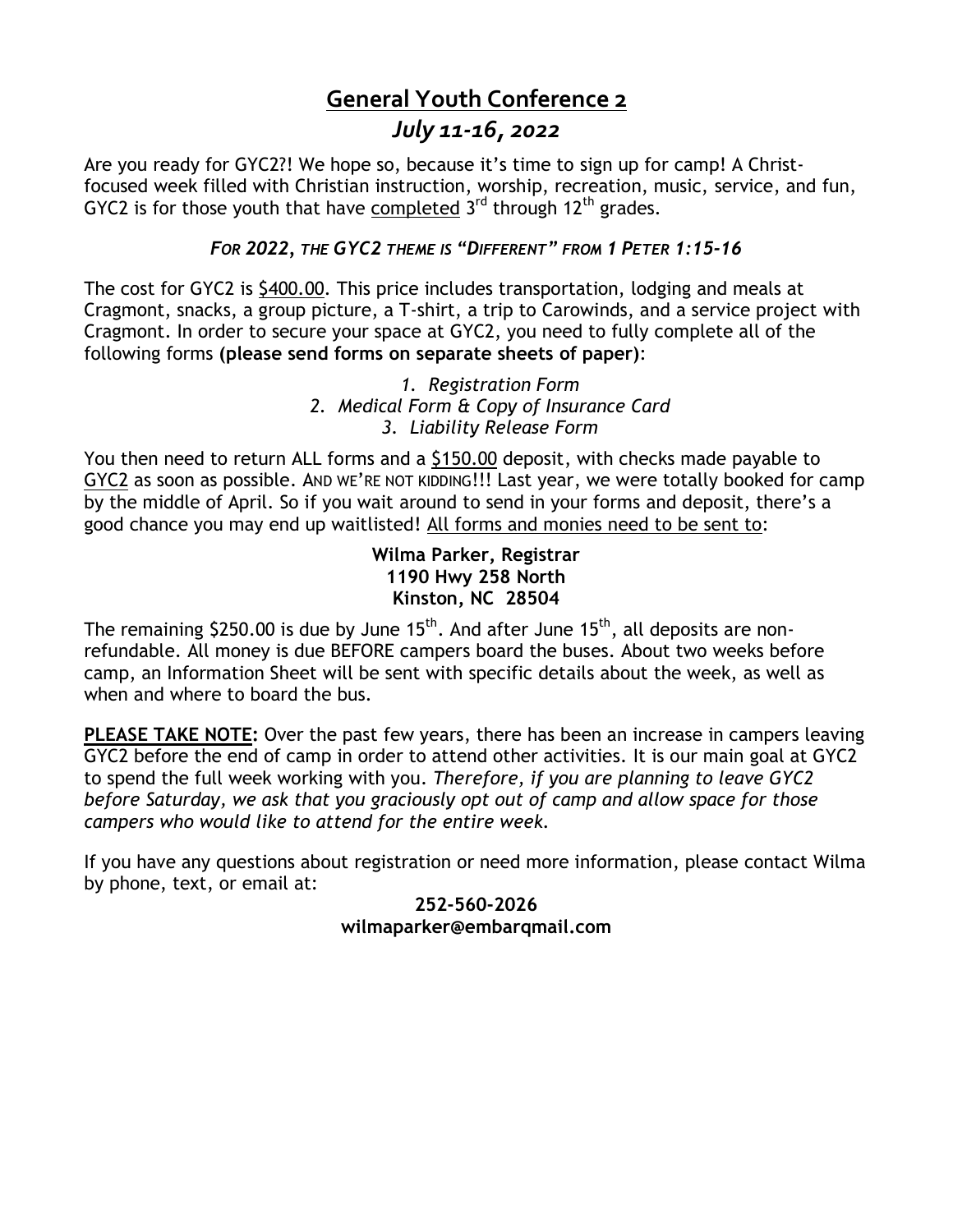# **General Youth Conference 2 Registration Form** *July 11-16, 2022*

| Phone $\#:\underline{(\qquad)}$                                                                                                                                                                                                                                                                                        | Grade Completed '22________________ |  |  |  |  |
|------------------------------------------------------------------------------------------------------------------------------------------------------------------------------------------------------------------------------------------------------------------------------------------------------------------------|-------------------------------------|--|--|--|--|
|                                                                                                                                                                                                                                                                                                                        |                                     |  |  |  |  |
|                                                                                                                                                                                                                                                                                                                        |                                     |  |  |  |  |
|                                                                                                                                                                                                                                                                                                                        |                                     |  |  |  |  |
|                                                                                                                                                                                                                                                                                                                        | Gender: M F (circle one)            |  |  |  |  |
|                                                                                                                                                                                                                                                                                                                        |                                     |  |  |  |  |
| <b>***T-shirt Size: (CIRCLE one)</b>                                                                                                                                                                                                                                                                                   |                                     |  |  |  |  |
|                                                                                                                                                                                                                                                                                                                        | YOUTH: Small Medium Large           |  |  |  |  |
| <b>ADULT:</b>                                                                                                                                                                                                                                                                                                          | Small Medium Large X-Large XX-Large |  |  |  |  |
|                                                                                                                                                                                                                                                                                                                        | Church from                         |  |  |  |  |
| <u>(City).</u>                                                                                                                                                                                                                                                                                                         |                                     |  |  |  |  |
|                                                                                                                                                                                                                                                                                                                        |                                     |  |  |  |  |
| If possible, I would like to room with:                                                                                                                                                                                                                                                                                |                                     |  |  |  |  |
| 1. ME ('cause I have to room with myself!)                                                                                                                                                                                                                                                                             |                                     |  |  |  |  |
| 2. $\frac{1}{2}$ $\frac{1}{2}$ $\frac{1}{2}$ $\frac{1}{2}$ $\frac{1}{2}$ $\frac{1}{2}$ $\frac{1}{2}$ $\frac{1}{2}$ $\frac{1}{2}$ $\frac{1}{2}$ $\frac{1}{2}$ $\frac{1}{2}$ $\frac{1}{2}$ $\frac{1}{2}$ $\frac{1}{2}$ $\frac{1}{2}$ $\frac{1}{2}$ $\frac{1}{2}$ $\frac{1}{2}$ $\frac{1}{2}$ $\frac{1}{2}$ $\frac{1}{2}$ |                                     |  |  |  |  |
| 3.                                                                                                                                                                                                                                                                                                                     |                                     |  |  |  |  |
| 4.                                                                                                                                                                                                                                                                                                                     |                                     |  |  |  |  |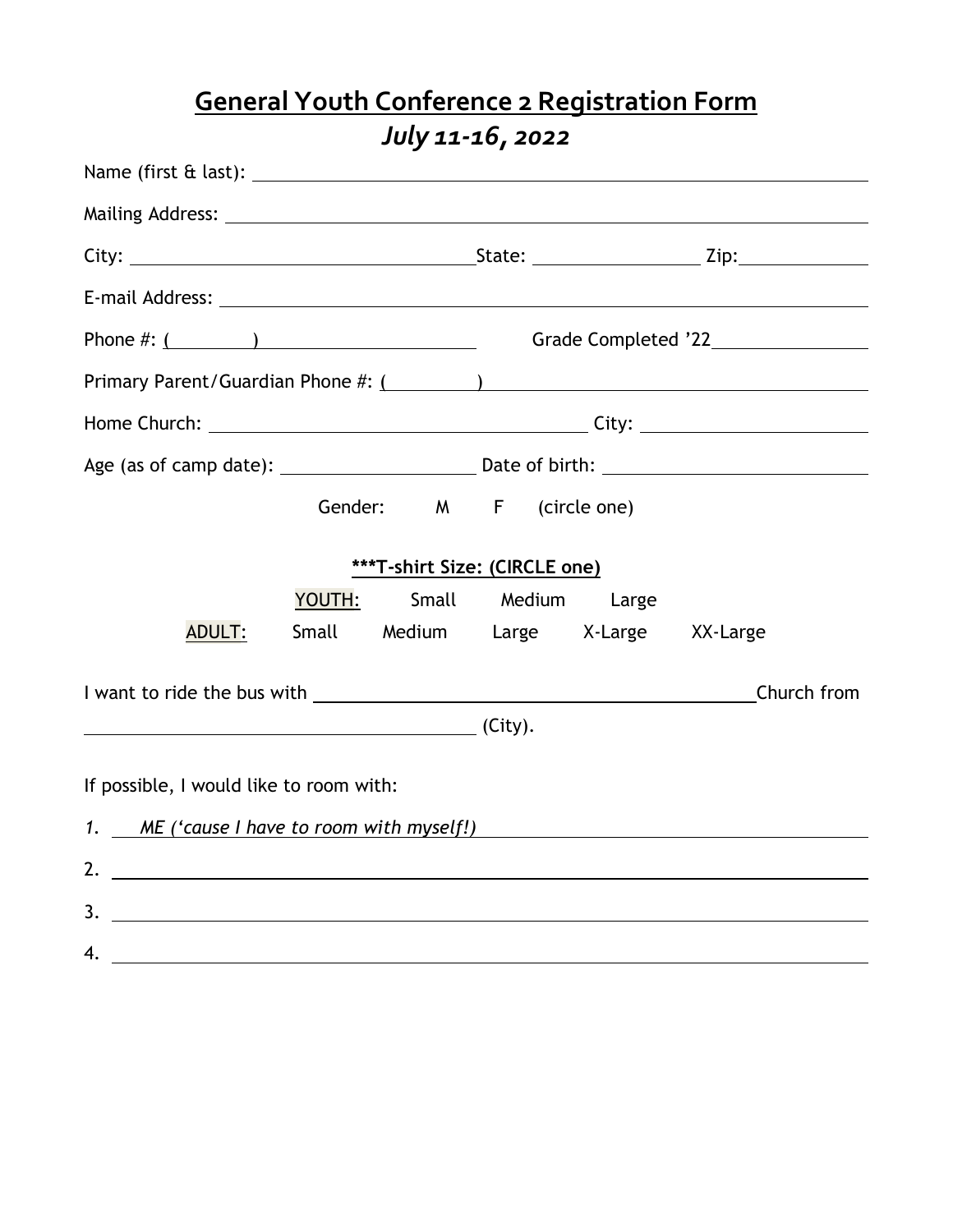## GYC2 MEDICAL FORM FOR CRAGMONT ASSEMBLY

| CAMPER'S FULL NAME: VALUE AND A CAMPER'S FULL NAME: |  |  |
|-----------------------------------------------------|--|--|
|                                                     |  |  |
|                                                     |  |  |
|                                                     |  |  |
|                                                     |  |  |
|                                                     |  |  |
|                                                     |  |  |
|                                                     |  |  |
|                                                     |  |  |
|                                                     |  |  |
|                                                     |  |  |
|                                                     |  |  |
|                                                     |  |  |

#### **INSURANCE INFORMATION / PARENT OR LEGAL GUARDIAN CONSENT**

By my signature, I understand and agree to the following:

Costs for all treatment/medicine will be the responsibility of the parent/legal guardian. Campers are covered by camp insurance with secondary coverage from the time they board their unit of transportation until they return to their terminal; however, this will only cover accidents. Secondary coverage pays after my insurance. I have provided this insurance information in the event that my child should need treatment by a physician/hospital:

### **WE MUST HAVE A COPY OF ALL INSURANCE CARDS, FRONT AND BACK (THIS INCLUDES MEDICAID CARDS)**

| PRIMARY INSURANCE INFO:    |  | <b>SECONDARY INSURANCE INFO:</b> |                                                                                                                                                    |  |
|----------------------------|--|----------------------------------|----------------------------------------------------------------------------------------------------------------------------------------------------|--|
|                            |  |                                  |                                                                                                                                                    |  |
|                            |  |                                  | INSURED CARDHOLDER'S NAME:_______________________________INSURED CARDHOLDER'S NAME:___________________________                                     |  |
|                            |  |                                  |                                                                                                                                                    |  |
|                            |  |                                  |                                                                                                                                                    |  |
|                            |  |                                  | _________________________________GROUP #:_________________________POLICY #:___________________________________                                     |  |
| <b>EMERGENCY CONTACTS:</b> |  |                                  |                                                                                                                                                    |  |
|                            |  |                                  |                                                                                                                                                    |  |
|                            |  |                                  |                                                                                                                                                    |  |
|                            |  |                                  |                                                                                                                                                    |  |
|                            |  |                                  |                                                                                                                                                    |  |
|                            |  | <b>PERMISSION TO TREAT</b>       |                                                                                                                                                    |  |
|                            |  |                                  | If a camper requires confinement for illness for twenty-four (24) hours or more, the parent/legal guardian will be notified to pick up the camper. |  |

It is my responsibility not to send a sick child to camp. If my child has fever and/or any contagious condition the first day of camp, I am instructed not to send him/her to camp. I will be asked to come to Cragmont Assembly to pick up my child if he/she is deemed sick with a contagious condition. All possible care will be used to prevent any accident and assigned adults will be responsible to see that any camper who gets sick or injured receives proper attention. I will be notified of any serious illness or accident.

I hereby give permission to Cragmont Assembly, Incorporated and its authorized representative to consent for medical/surgical treatment for the above named camper (my minor child) as is deemed necessary.

Parent/Legal Guardian signature:

PRINT name: <u>Date signed:</u> Date signed: Date signed: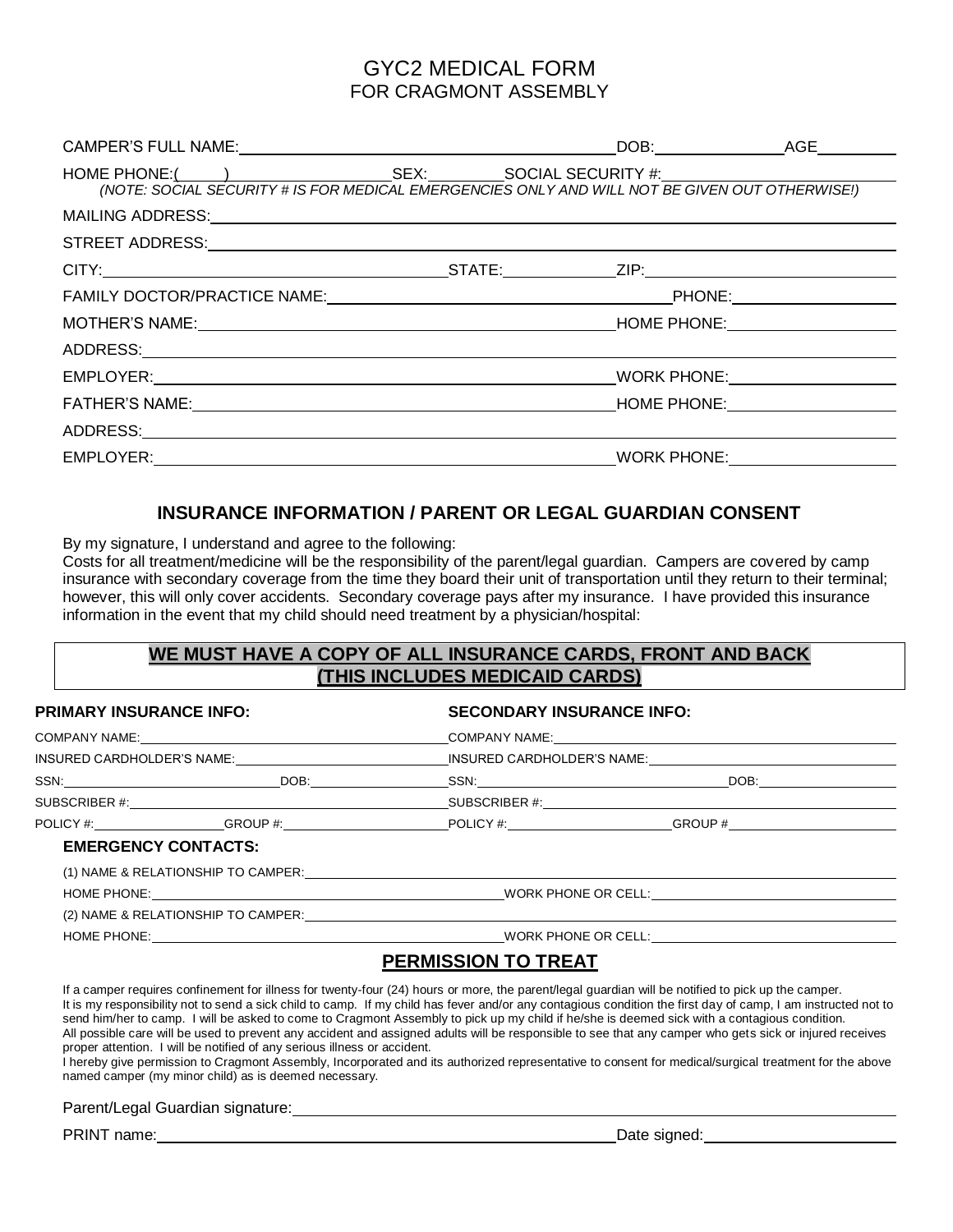### **PERSONAL HISTORY AND INFORMATION**

ALLERGIES: (PLEASE BE SPECIFIC)

DRUGS: FOODS:

SEASONAL: INSECT BITES:

DATE OF LAST TETANUS SHOT:

DOES CAMPER NEED A SPECIAL DIET: IF SO, PLEASE GIVE SPECIFIC INSTRUCTIONS:

LIST ANY MEDICATIONS CAMPER IS CURRENTLY TAKING – OVER THE COUNTER (OTC) AND PRESCRIPTION:

PLEASE DO NOT SEND OTC MEDICATIONS WITH YOUR CHILD, THEY WILL BE PROVIDED AS NEEDED. LIST ANY OTC MEDICATIONS YOU **DO NOT** WANT YOUR CHILD TO RECEIVE:

IS THERE A HISTORY OF ANY OF THE FOLLOWING DISEASES IN THE CAMPER'S FAMILY (PARENTS, SIBLINGS AND / OR GRANDPARENTS)? (PLEASE CHECK ALL THAT APPLY) \_\_\_\_\_DIABETES \_\_\_\_\_\_\_HIGH BLOOD PRESSURE \_\_\_\_\_\_HEART TROUBLE \_\_\_\_\_\_\_CANCER

OTHER HEREDITARY DISEASE (SPECIFY:)

PLEASE CHECK ANY OF THE FOLLOWING THAT APPLY TO THIS CAMPER:

| <b>ANXIETY</b>                                                              | PLEASE EXPLAIN ANY CHECKED ANSWERS:                                                                                                                                                                                            |
|-----------------------------------------------------------------------------|--------------------------------------------------------------------------------------------------------------------------------------------------------------------------------------------------------------------------------|
| <b>ARTHRITIS</b>                                                            |                                                                                                                                                                                                                                |
| BREATHING PROBLEMS (ASTHMA, ETC.)                                           |                                                                                                                                                                                                                                |
| <b>CANCER</b>                                                               |                                                                                                                                                                                                                                |
| <b>DEPRESSION</b>                                                           |                                                                                                                                                                                                                                |
| <b>DIABETES</b>                                                             |                                                                                                                                                                                                                                |
| <b>DIZZINESS</b>                                                            |                                                                                                                                                                                                                                |
| <b>FRACTURES</b>                                                            |                                                                                                                                                                                                                                |
| <b>HEADACHES</b>                                                            |                                                                                                                                                                                                                                |
| HEART PROBLEMS (MURMURS, ETC.)                                              |                                                                                                                                                                                                                                |
| <b>HIGH BLOOD PRESSURE</b>                                                  |                                                                                                                                                                                                                                |
| <b>HYPERACTIVITY</b>                                                        |                                                                                                                                                                                                                                |
| INFECTIOUS DISEASE (TB, HEPATITIS, ETC.)                                    |                                                                                                                                                                                                                                |
| <b>JOINT PROBLEMS</b>                                                       |                                                                                                                                                                                                                                |
| KIDNEY / BLADDER PROBLEMS (UTI, BEDWETTING, ETC.)                           |                                                                                                                                                                                                                                |
| LIVER PROBLEMS                                                              | PREVIOUS HOSPITILIZATION / SURGERIES /                                                                                                                                                                                         |
| <b>MENSTRUAL PROBLEMS</b>                                                   | PROCEDURES: The contract of the contract of the contract of the contract of the contract of the contract of the contract of the contract of the contract of the contract of the contract of the contract of the contract of th |
| <b>SEIZURES</b>                                                             |                                                                                                                                                                                                                                |
| <b>SKIN PROBLEMS</b>                                                        |                                                                                                                                                                                                                                |
| SLEEPWALKING                                                                |                                                                                                                                                                                                                                |
| <b>STOMACH PROBLEMS</b>                                                     |                                                                                                                                                                                                                                |
| <b>STREP THROAT</b>                                                         |                                                                                                                                                                                                                                |
| THYROID PROBLEMS                                                            |                                                                                                                                                                                                                                |
| TONSILLITIS                                                                 |                                                                                                                                                                                                                                |
| <b>VISION / HEARING PROBLEMS</b>                                            |                                                                                                                                                                                                                                |
| DOES THIS CAMPER HAVE ANY PHYSICAL LIMITATIONS? IF YES, PLEASE BE SPECIFIC: |                                                                                                                                                                                                                                |
|                                                                             |                                                                                                                                                                                                                                |